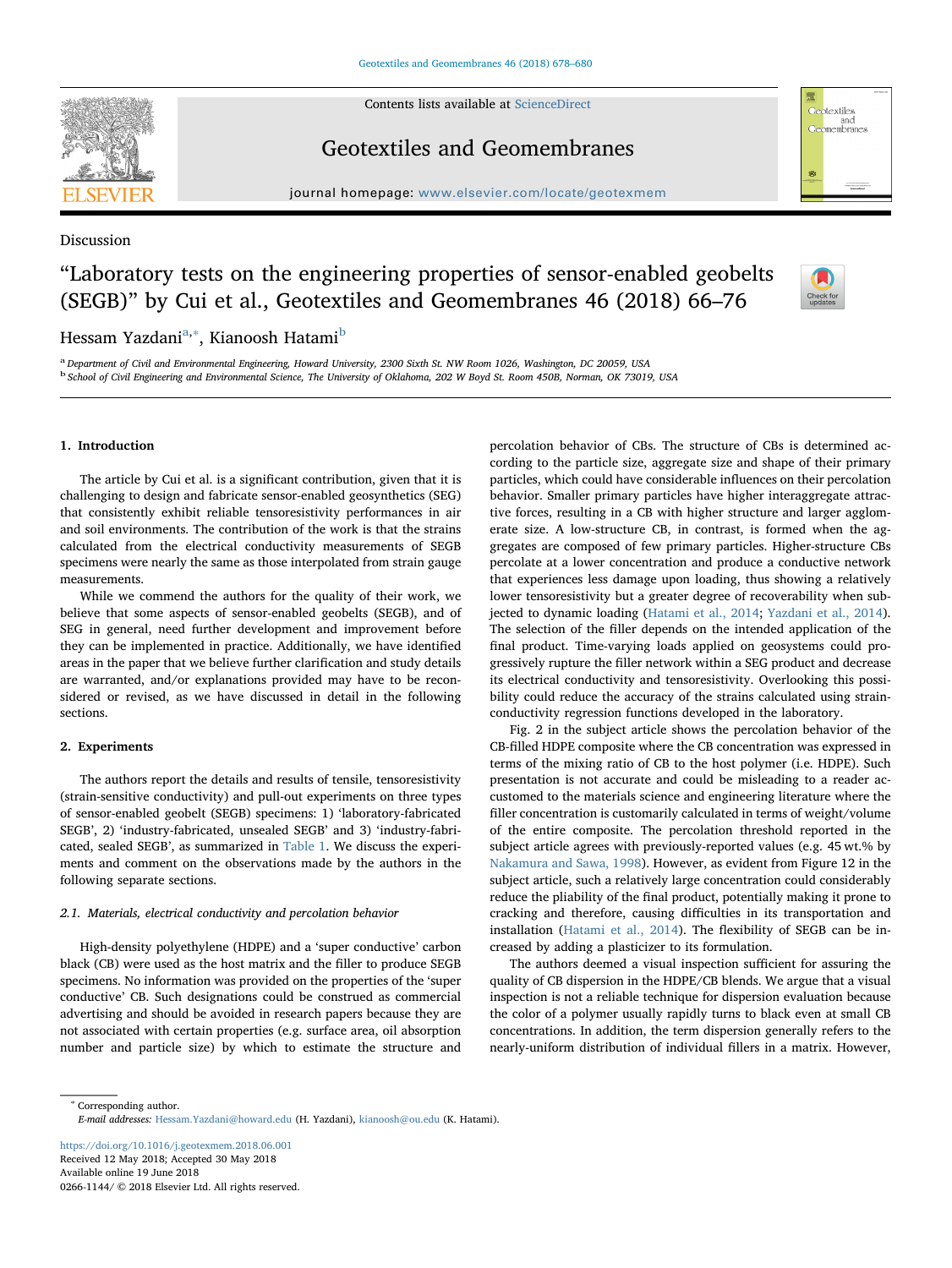#### <span id="page-1-0"></span>Table 1

Summary of experiments in the subject article.

| Specimen type    | Laboratory-fabricated SEGB |              |       | Industry-fabricated, unsealed SEGB |              |          | Industry-fabricated, sealed SEGB |
|------------------|----------------------------|--------------|-------|------------------------------------|--------------|----------|----------------------------------|
| Test environment | Air                        |              |       | Aır                                |              | Soil     | Soil                             |
| Test type        | Fast tensile               | Slow tensile | Creep | Fast tensile                       | Slow tensile | Pull-out | Pull-out                         |

this definition should be adjusted for nanocarbons (e.g. CB and graphene) that possess an inherent thermodynamic drive to aggregate with neighboring particles, and the resulting aggregates tend to entangle with neighboring aggregates to form agglomerates. Therefore, a dispersion state described as "uniform" or "good" for CB individuals in the aggregate scale might be a misleading or inaccurate description of their dispersion state in micro- or macroscale systems, where CBs are typically found in the form of agglomerates. In this regard, distinction should be made between nanoscopic dispersion, which refers to the disentanglement of individual CBs and more likely their aggregates, and micro- and macroscopic dispersion, which refers to the distribution of CB agglomerates throughout a composite. Our recent studies have shown that none of the conventional imaging techniques (e.g. SEM or AFM) is capable of characterizing filler dispersion in all instances and for all desired length scales, and a combination of different imaging techniques, each operating on a particular length scale, should be used for the multiscale visualization and dispersion assessment of fillers in composites [\(Smith et al., 2015](#page-2-3); [Yazdani et al., 2016b](#page-2-4)).

## 2.2. In-isolation tests on laboratory-fabricated SEGB

#### 2.2.1. Fast tensile tests

Tensile tests on dog-bone–shaped specimens indicated 25% strength reduction across the percolation region and a smooth, linear reduction of strain at failure as the CB concentration increased. The authors attributed these observations to 'inorganic' CB particles diffusing the interspaces of HDPE molecules, thus weakening their connections and in turn the strength, ductility and strain at failure of the composite.

While the authors did not provide any references or microscopic images to support their inference, we believe that the authors' observations could be attributed to the reduced mobility of polymer chains. A given polymer often contains both amorphous and crystalline domains; e.g. 25% of HDPE could be made up of the amorphous domain where chains are not arranged in ordered crystals ([Furukawa et al.,](#page-2-5) [2006\)](#page-2-5). This domain undergoes a state transition when the glass transition temperature  $T_g$  provides sufficient energy for segmental chain mobility, thereby changing the polymer's state from brittle (glassy) to ductile (rubbery). At the cure temperature, which is assumed to be initially higher than the glass transition temperature, CB particles/aggregates not only form covalent bonds with the polymer matrix but their high thermal conductivity facilitates the formation of a crosslinked, rigid network (i.e. polymerization). When the resulting composite is cooled down from its curing temperature, a phenomenon known as vitrification occurs. At the onset of vitrification, the glass transition temperature of the network approaches the cure temperature. Therefore, molecular mobility is reduced and chemical reactions are controlled by diffusion. Because of the competition between the formation of a rigid network, which depends on the segmental mobility, and the increasing glass transition temperature that impedes the mobility, the final material is a heterogenous mixture of amorphous and crystalline domains. In case of a CB-filled polymer composite, the final material will have a higher glass transition temperature because its polymer chains will require a higher thermal energy for the onset of segmental motion compared to the pristine polymer. The increased glass transition temperature will consequently make the composite relatively stiffer and more brittle at room temperature [\(Rabilloud, 1997](#page-2-6); [Yoonessi et al., 2014\)](#page-2-7).

The formation of zones of stress concentration around CB agglomerates within the composite could be another cause of premature failure. Through the real-time microscopic imaging of carbon nanotubefilled polymers under increasing tension, we have shown that nanocarbon agglomerates in ductile host matrices can lead to a localized failure of the composite [\(Smith et al., 2015](#page-2-3)). Because the agglomerates are local and stiff sub-regions with a greatly increased CB concentration, stress becomes focused at these areas with its intensity being proportional to the stiffness (size) of the agglomerates. As tension increases, stress can grow sufficiently to rupture the largest agglomerates followed by smaller agglomerates in a fractal mode. As the specimen approaches failure, a large tear predominates at the site of one of the largest agglomerates and eventually fractures the specimen.

#### 2.2.2. Slow tensile tests

In-isolation tensoresistivity of the CB-filled HDPE specimens was characterized through measuring the changes in their electrical conductivity values under tensile loading. Specimens doped at different CB concentrations around the critical (optimum) concentration (i.e. approximately 47.5 wt.%), which in the case of tension is the upper-bound of the percolation region, were fabricated and tested. The surface resistance at a given time during tension  $R<sub>S</sub>$  normalized to the unstrained surface resistance  $R_{SO}$  was plotted against tensile strain to establish the tensoresistivity response of the specimens. The authors referred to the data point corresponding to 10% strain in Figure 6a to identify 47.5 wt. % as the CB concentration giving the highest tensoresistivity. We, however, suspect that the data point could be an outlier, and the test should have been repeated for validation. We base our supposition on the smooth 47.5 wt.% curve shown in Figure 10a.

The linear regression equations given in Table 2 of the subject article do not seem to be accurate. For example, substituting a value of 6% for strain in the linear equation of the 44 wt.% case will yield a value of 1.17 for normalized resistance which is much smaller than the value of 4.5 for the corresponding data point.

<span id="page-1-1"></span>Let us define gauge factor as the relative change in a specimen's electrical resistance per unit strain as [\(Yazdani et al., 2014\)](#page-2-1):

$$
GF = \frac{(R_S - R_{S0})/R_{S0}}{\varepsilon} \times 100
$$
\n(1)

where  $\varepsilon$  is percent strain. Equation [\(1\)](#page-1-1) gives a gauge factor of approximately 70 for the specimen filled with 44 wt.% CB. Put other way, the surface resistance of the specimen will increase 70% per 1% strain. This value seems to be inconceivably large for CB-filled composites, as the resulting gauge factor of 70 is more than one order of magnitude greater than those of typical commercial strain gauges (e.g.  $GF = 2$ ). However, the value is subject to decline if the composite undergoes a series of cyclic deformations. Since the conductive network within the composite consists of loosely connected CB particles and aggregates/ agglomerates, frequent loading-unloading cycles could progressively break its structure and in turn decrease its conductivity and strain sensitivity ([Yazdani et al., 2014](#page-2-1)). We suggest that the authors examine the tensoresistivity response of the composite under a variety of dynamic loads that are conceivable in practice.

## 2.2.3. Creep tests

The authors carried out in-isolation creep tests to study the longterm behavior of the composite under mechanical stress. Only the constant load (0.1 kN) was reported, and no information was given on the corresponding stress. Specimens containing a CB concentration in the range 44 wt.%–50 wt.% exhibited a similar creep behavior where primary (transient) and secondary (steady-state) creep stages were